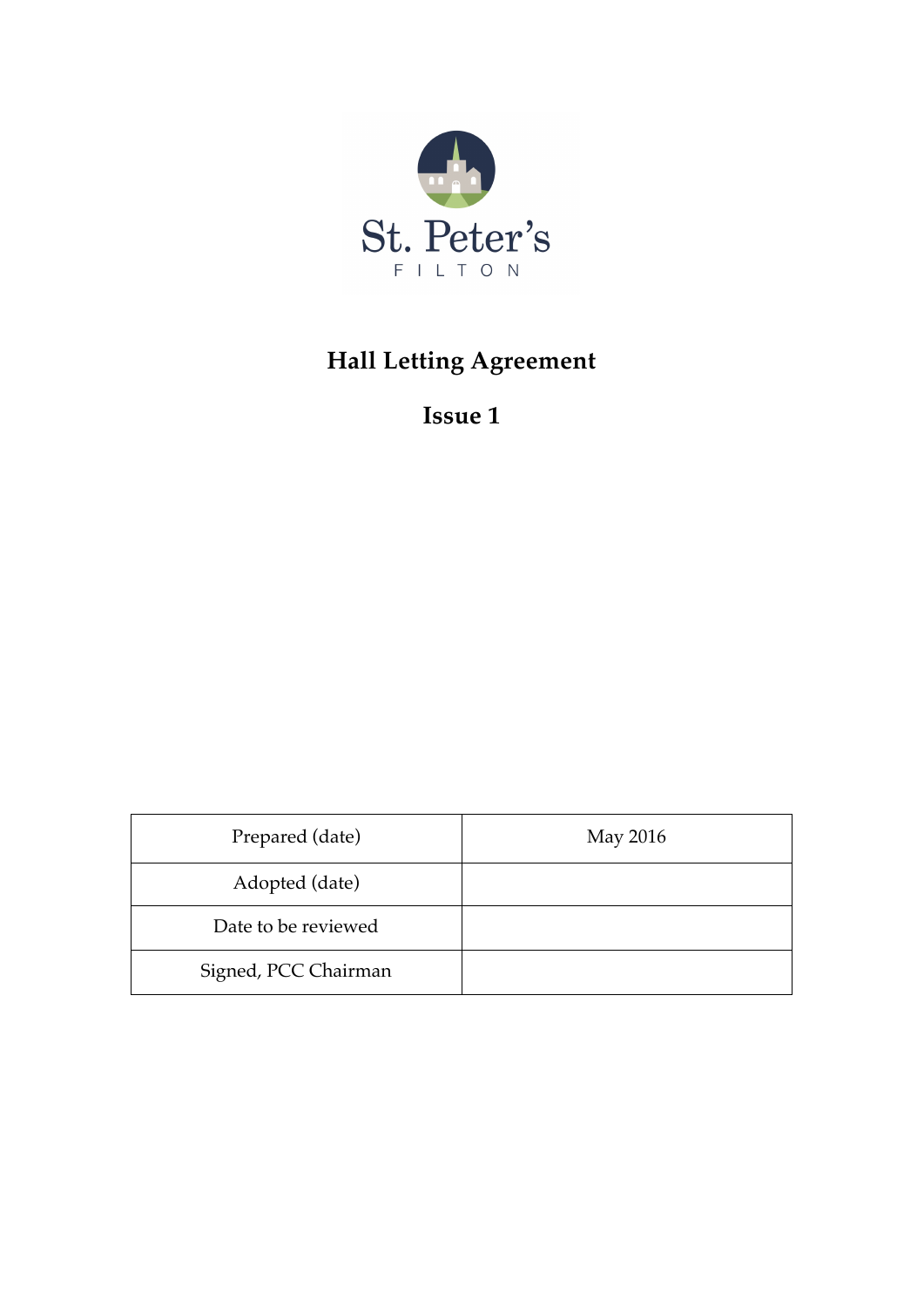

# **Contents**

| Letting Agreement with costings | Page 3  |
|---------------------------------|---------|
| Hire Agreement                  | Page 9  |
| Damages Report Form             | Page 10 |
| <b>Accident Report Form</b>     | Page 11 |
| <b>Equipment Hire Agreement</b> | Page 13 |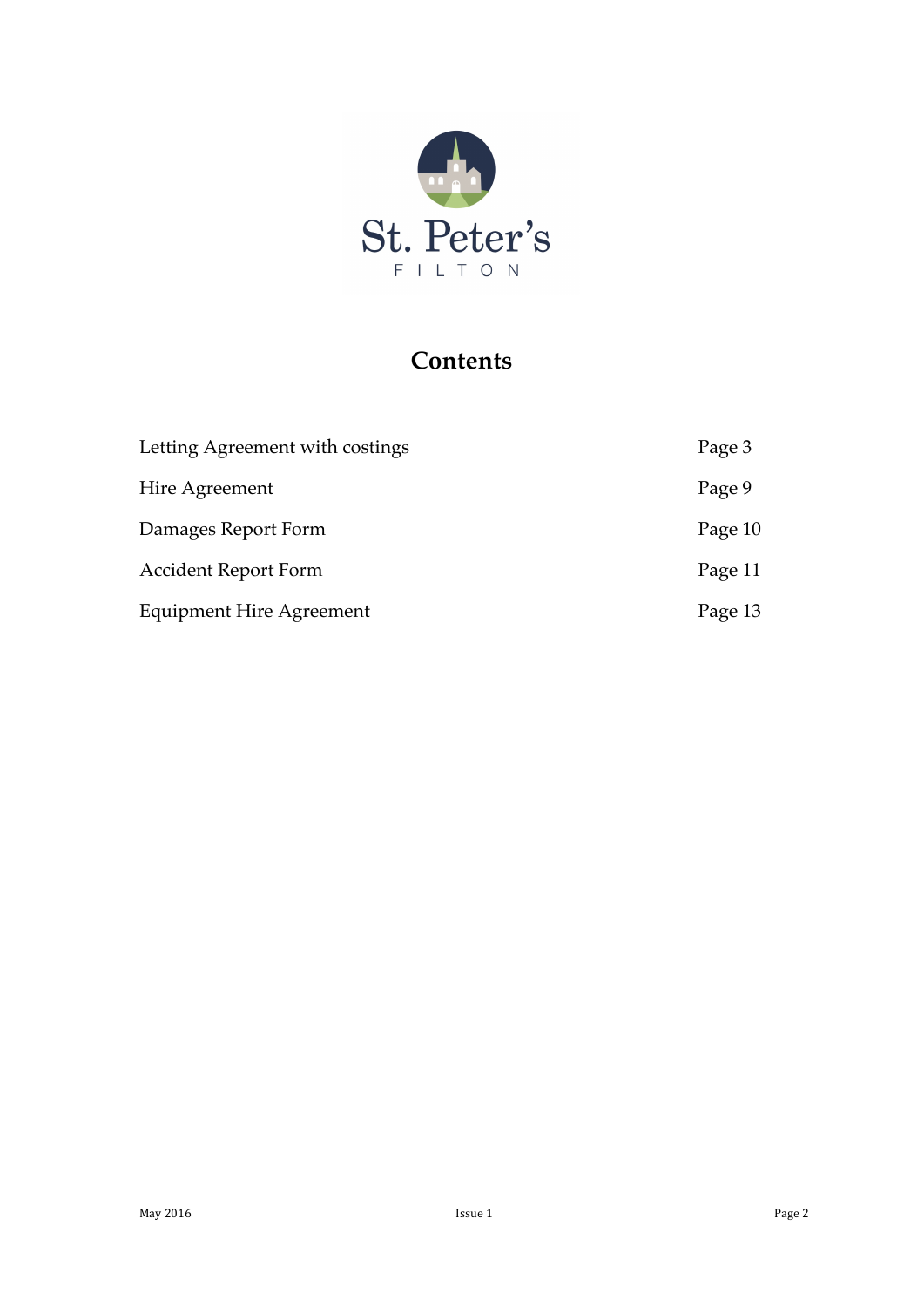

# **Letting Agreement**

#### **History**

The Church Hall was opened on the  $16<sup>th</sup>$  July 1955. Its original purpose was for public and Church use, as well as providing space for a Sunday School of 300 children. At the time it was said to be the finest hall in Gloucestershire.

The building of the hall was the first phase in the Enlargement Plan for St Peter's Church; for 6 months it was actually used as a temporary Church during the extension work on St Peter's itself.

The Church Hall measures  $137m$ <sup>2</sup> with a smaller side room measuring  $33m$ <sup>2</sup> and nowadays, in line with Health and Safety rules, can accommodate 100 people with tables or 250 people without tables.

The Church Hall is made up of the main hall, including a stage, the adjoining side room, a kitchen and toilet facilities. Users of the hall have access to the small St Peter's car park with additional on-road parking nearby.

For your convenience, please see the floor plan of the Hall.

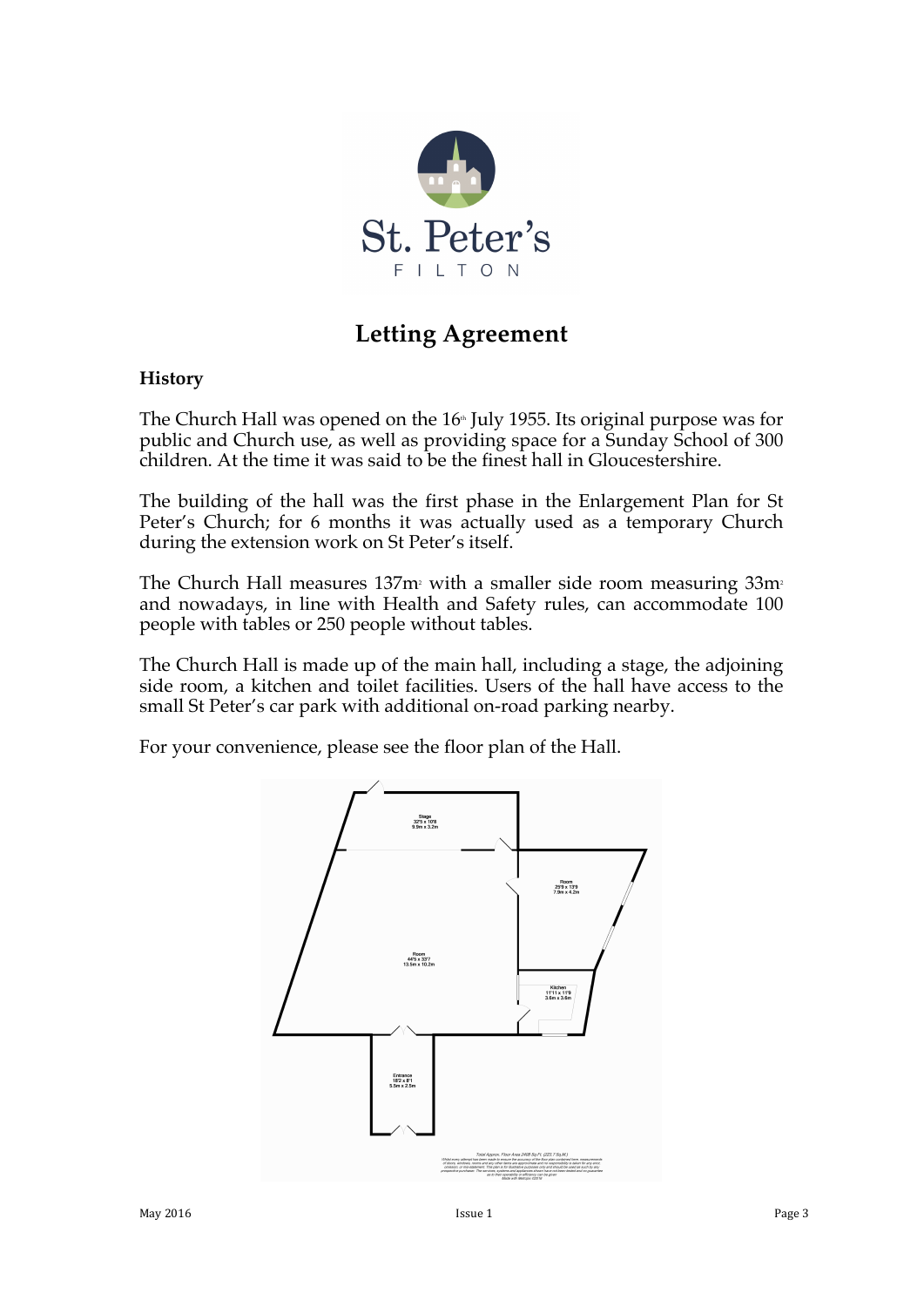## **Charges**

Please refer to the following table for hire costs. Please note that a £50 refundable deposit will be charged in addition to these rates. This must be given in the form of a cheque, and given with the completed Hire Agreement, to the PCC representative on collection of the key. In the event of damage being caused to the hall or contents therein, or if the hall is left in an unacceptable state, the hirer will forfeit the deposit. Where this is necessary, the PCC will contact the hirer as soon as possible (namely within a 7 day period) to notify them of such a decision. If no action is to be taken, the cheque will be destroyed and no further contact made.

| $\Box$ Dav | Daytime   | Evening       | Set Rate (18:00 – |
|------------|-----------|---------------|-------------------|
|            | rate/hour | rate/ $h$ our | 23:00             |
| Weekdays   |           | £14           | £60               |

| Day                | Daytime   | Evening   | Set Rate (18:00 – |
|--------------------|-----------|-----------|-------------------|
|                    | rate/hour | rate/hour | 23:00             |
| Friday<br>Saturday | £16       | £24       | £100              |

| $\Box$ Dav | Daytime   | Evening       | Set Rate (18:00- |
|------------|-----------|---------------|------------------|
|            | rate/hour | rate/ $h$ our | 23:00            |
| Sunday     | £15       | £19           | £85              |

If the Hirer wishes to cancel the booking, the PCC may, at its discretion, refund any fees paid, but is under no obligation to do so.

The PCC reserves the right to cancel the booking due to unforeseen circumstances. In the event of the PCC cancelling the booking, all fees/deposits paid by the Hirer shall be refunded.

### **Booking**

All applications must be made in writing using the booking form provided on page 8.

The person signing this form will be considered the Hirer.

### **Security**

Keys may be collected from a nominated key holder, to be agreed at the time of hire. Keys shall not be copied or given to any third party.

Any letting of the Hall will require the Hirer to be present for the duration of the letting period, unless by prior arrangement with the PCC. In this instance a responsible person is to be present at the beginning and end of the letting period on each occasion that a letting is to take place to ensure that all facilities are in order.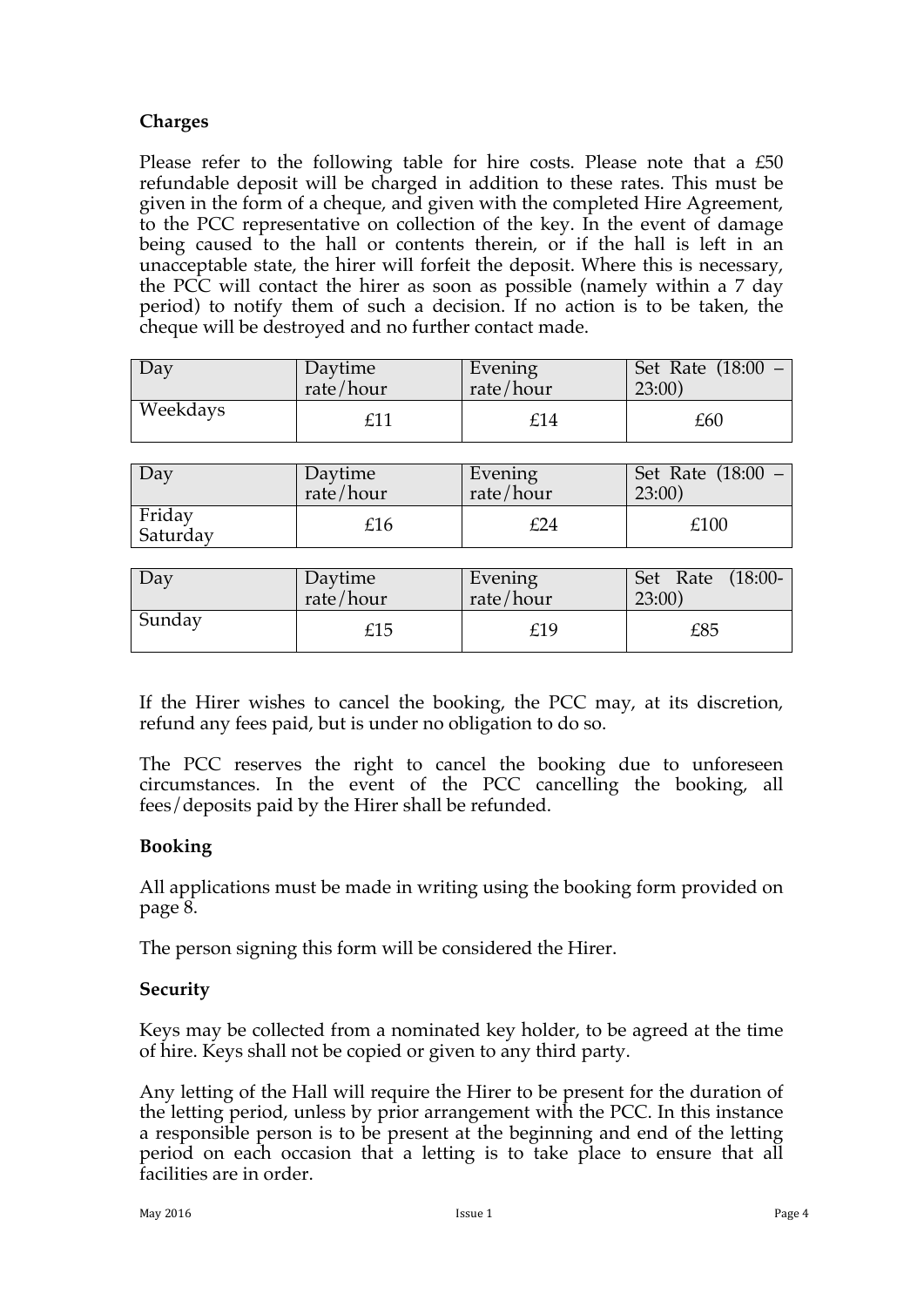It is the Hirer's responsibility to ensure that all fire doors and windows are closed, all doors locked and all lights switched off at the end of the letting period.

### **Responsibility**

During the period of hiring, the Hirer will be responsible for the supervision of the premises, and the contents, their care and safety from damage, however minimal.

The Hirer must leave the premises in a clean and tidy condition, properly locked and secured. The Hirer should restore all items to their original places immediately at the end of the letting.

Losses, breakages and damage, however slight, must be reported, and paid for in full. Should this not be complied with, the PCC reserves the right to make an additional charge, which may be deducted from the deposit paid. A copy of the Damage Report Form can be found in the Appendix of this Letting Agreement.

The Hirer shall also be responsible for the behaviour of all persons using the premises. We expect all users to conduct themselves in a reasonable and courteous manner whilst on the premises, and when leaving the premises.

#### **Insurance**

It is the responsibility of the Hirer to effect whatever insurance he/she requires to cover his/her liabilities. Insurance effective by the PCC does not extend to the Hirer's liabilities.

The PCC accepts no liability for accidents, injuries, damage and/or loss of personal property as a consequence of using the premises.

#### **Health and Safety**

The Hirer will be responsible for ensuring that Security, Fire, and Health and Safety requirements are met. Copies of these policies are available on request.

It is the responsibility of the Hirer to ensure the safe conduct of their activity during the period of hire.

All entrances and exits must be kept clear at all times and the number of people attending must not exceed the maximum number for the Hall. If you are seating your guests around tables, this number is 100. If you are not using tables, the number is 250.

Accidents occurring on the premises should be recorded on an Accident Report Form, a copy of which is in the Appendix of this document.

A First Aid box is available in the kitchen drawer. Please advise the PCC if you use anything so that it can be restocked.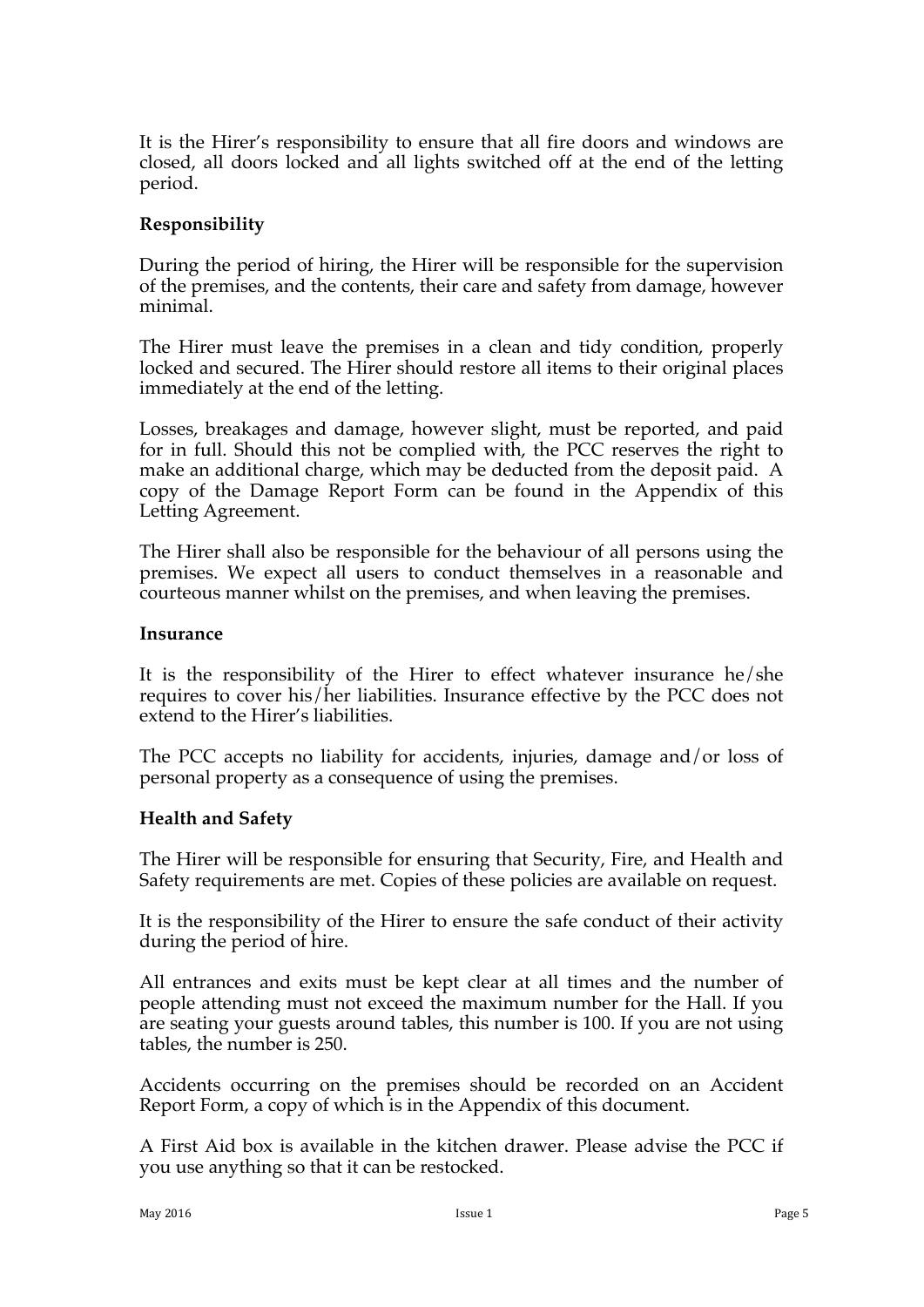Children must not be allowed to play on or climb on the stage.

Prior to using the Hall, it is the responsibility of the Hirer to ensure that the two bollards in the area outside the Church Hall are in the raised position to prevent cars passing the door whilst the hall is in use. If not, please call the Booking Secretary on 01179 698471 or the Rector on 0117 931 2808.

### **Fire**

On entering the hall, prior to the event, you must familiarise yourself with:

- the Church Hall Fire Policy,
- the location of the fire exits,
- the location and instructions of how to use the fire safety equipment
- the location of the First Aid Kits.

Fire exits are: the main doors and the double doors to the left of the stage. Do not obscure these exits at any time.

Fire extinguishers can be found in the main hall, the St Peter's room and the kitchen. There is also a fire blanket and First Aid Kit in the kitchen. Please familiarise yourself with their location at the start of your letting.

In the event of a fire, the Hirer is responsible for ensuring that all users are safely evacuated from the building in a calm and controlled manner. Hall users should congregate by the Notice Board at the bottom of the church yard.

Please pay particular attention to children and guests with limited mobility within your group.

As soon as you are in a safe position, call 999 for the Fire Brigade.

*Do not attempt to tackle any fire unless it is safe to do so.*

A regular fire safety inspection is carried out by the Hall Letting Committee, Church Warden or Rector.

Please note that in the interests of fire prevention, all portable electrical equipment brought into the Hall should be checked before use. DO not use any items with worn or frayed cables. Do not "daisy chain" extension leads.

### **Safeguarding**

It is the responsibility of the Hirer to ensure that, where activities are provided for children, a Child Protection Policy is in place and that all adults on the premises are aware of the Policy. The Hirer confirms that, where necessary, relevant security checks have been carried out for all helpers. The Hirer will be given a copy of the Church's Safeguarding Policy, a copy of which will be given to the Hirer, and a copy kept in the Safeguarding file.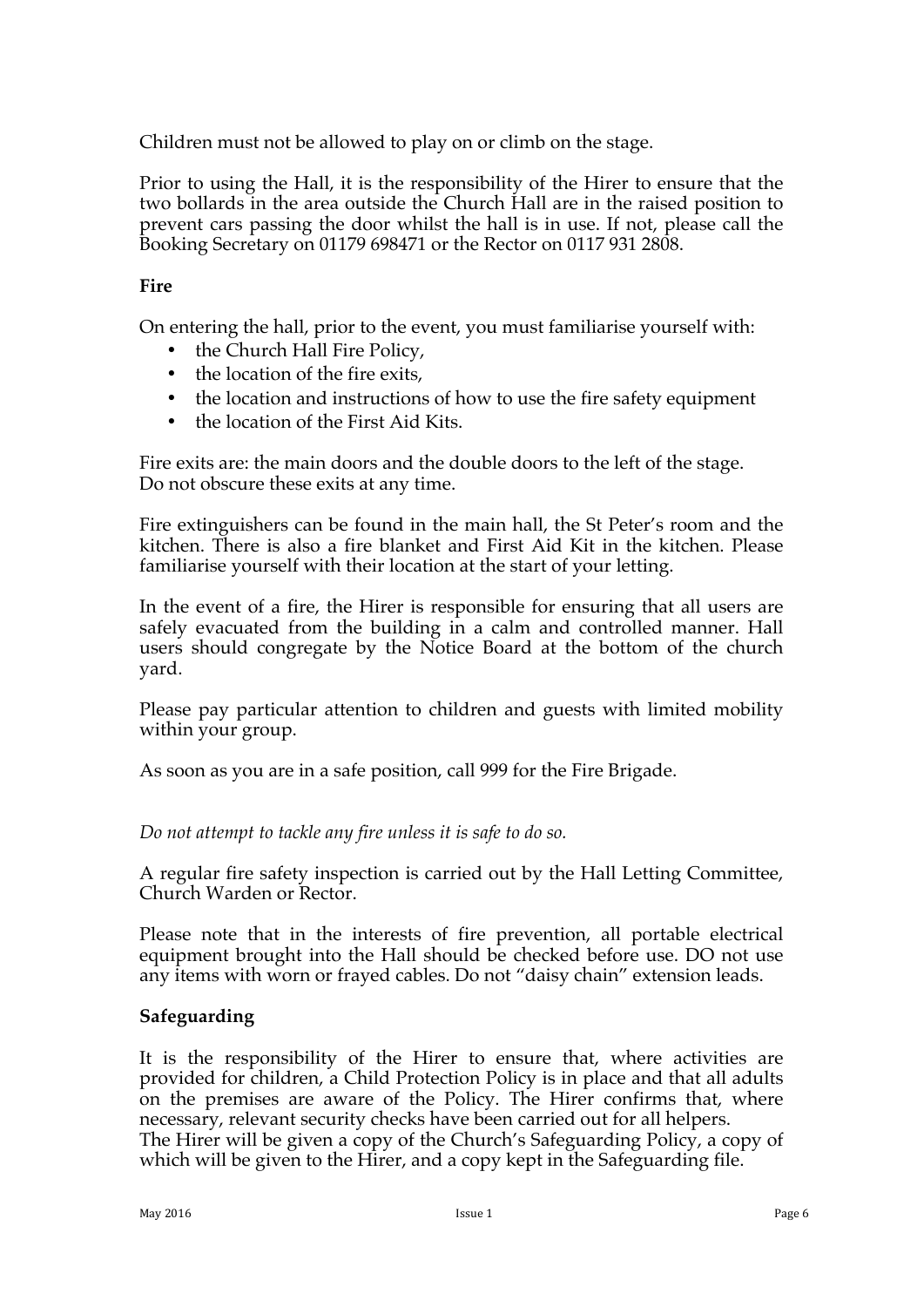# **Kitchen**

You are welcome to use all items of equipment and crockery in the kitchen. The Hirer will ensure that all items are left clean and tidied away at the end of the letting.

Breakages must be reported immediately in writing.

Children must be kept out of the kitchen unless by prior arrangement with the PCC. In this instance they must be accompanied by a responsible adult at all times and closely supervised.

Any food prepared is done so at the Hirer's risk. Food preparation should follow the standards set out on the HSA website.

#### **Disabled Access**

The Hall is wheelchair accessible and there is a disabled toilet.

#### **Smoking**

The entire premises and grounds are a No Smoking Zone.

#### **Legal Requirements**

Alcohol cannot be sold in the building.

Should the Hirer wish to bring drinks onto the premises for private and moderate consumption, written notice of this is to be provided at the time of booking.

The Hirer must comply with any legal requirement concerning music, singing and dancing licences, theatre licenses and copyright. The Hirer shall be fully responsible for obtaining such licences. Prior approval should also be sought from the PCC.

#### **Exclusions**

The Hirer shall not allow the premises to be used for any unlawful purpose or in any unlawful way.

We reserve the right to deny hire of the hall to any group or individual who actively contradicts the core values of the Church of England. Specifically this would include, though is not limited to, discriminatory behaviour of any kind to any race, religion, gender or sexuality.

The Hirer shall not sub-hire the premises.

The Hirer must not do, or omit to do, anything that could cause any insurance policy on or in relation to the Premises to become wholly or partly void.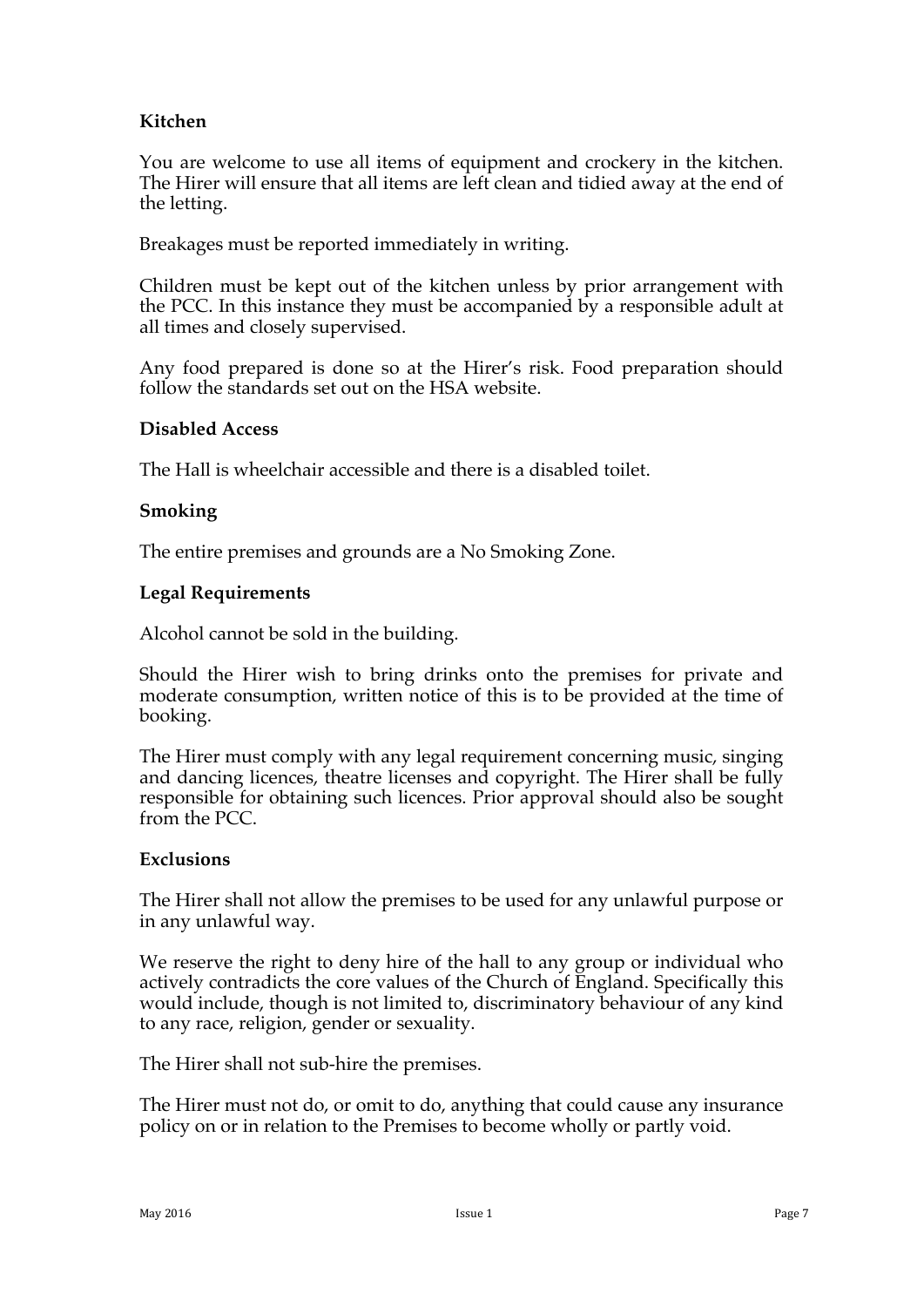## **Compliance**

Failure to comply with any of the terms of this Letting Agreement, whether intentionally or unintentionally, may be deemed by the PCC as just cause for immediate cancellation of any letting and may result in the forfeiture of the entire deposit.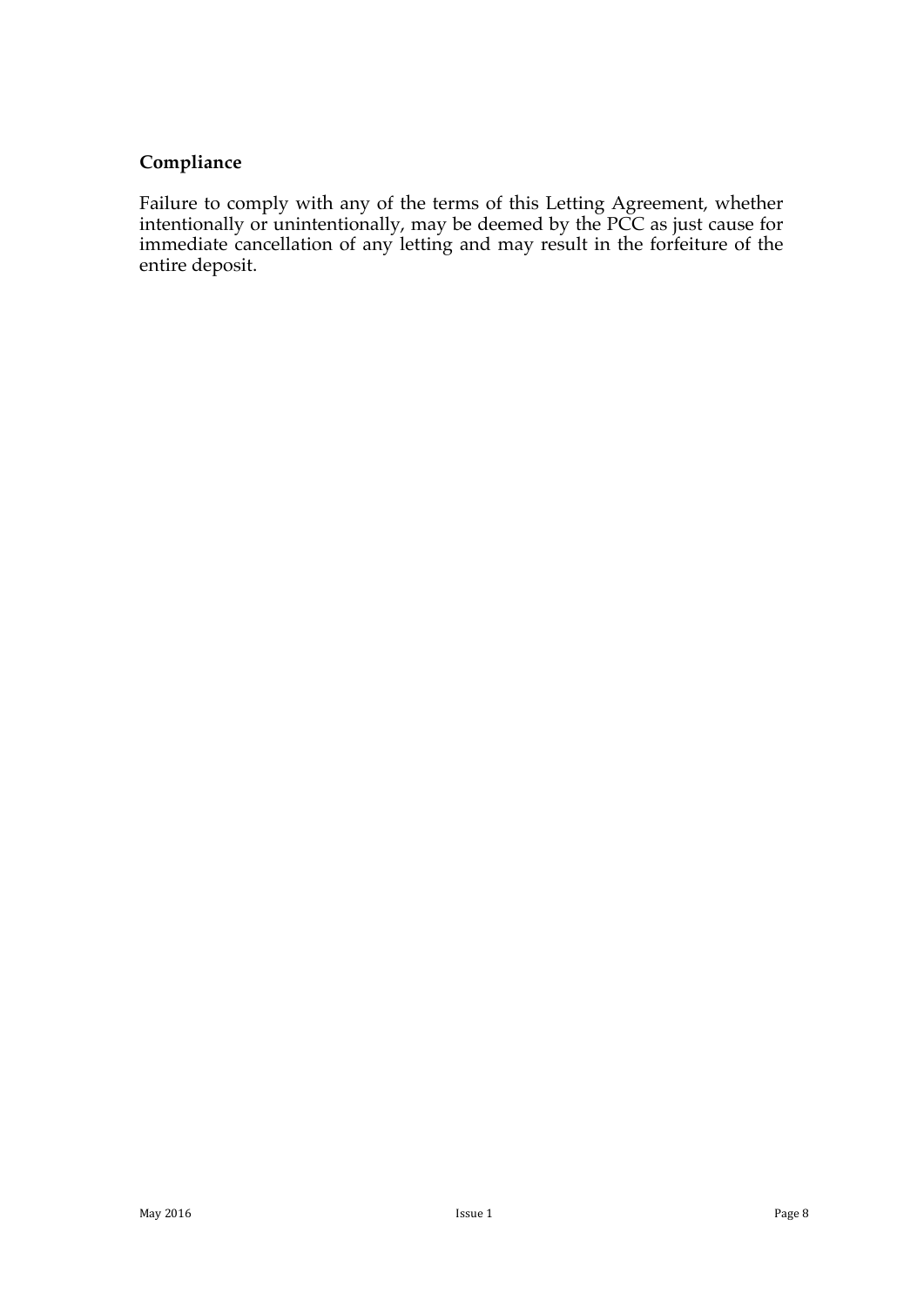

# **Hire Agreement**

| Name ("The Hirer")                                     | Name of Organisation    |
|--------------------------------------------------------|-------------------------|
|                                                        |                         |
| Address                                                | <b>Telephone Number</b> |
|                                                        |                         |
|                                                        | E-mail                  |
|                                                        |                         |
| Purpose of Hire (including number of people attending) |                         |
|                                                        |                         |
|                                                        |                         |
|                                                        |                         |
| Date of Hire                                           | Time of Hire            |
|                                                        |                         |
| Deposit                                                | Total Charge            |
|                                                        |                         |
|                                                        |                         |

#### **Declaration**

The individual and/or organisation detailed above accepts the terms and conditions of hire as set out in the Letting Agreement

The Hirer accepts full responsibility for ensuring that an appropriate Child Protection Prodecure is in place and is observed by all persons on the premises involved with children and young people under the age of 18 for the duration of the event for which the premises have been hired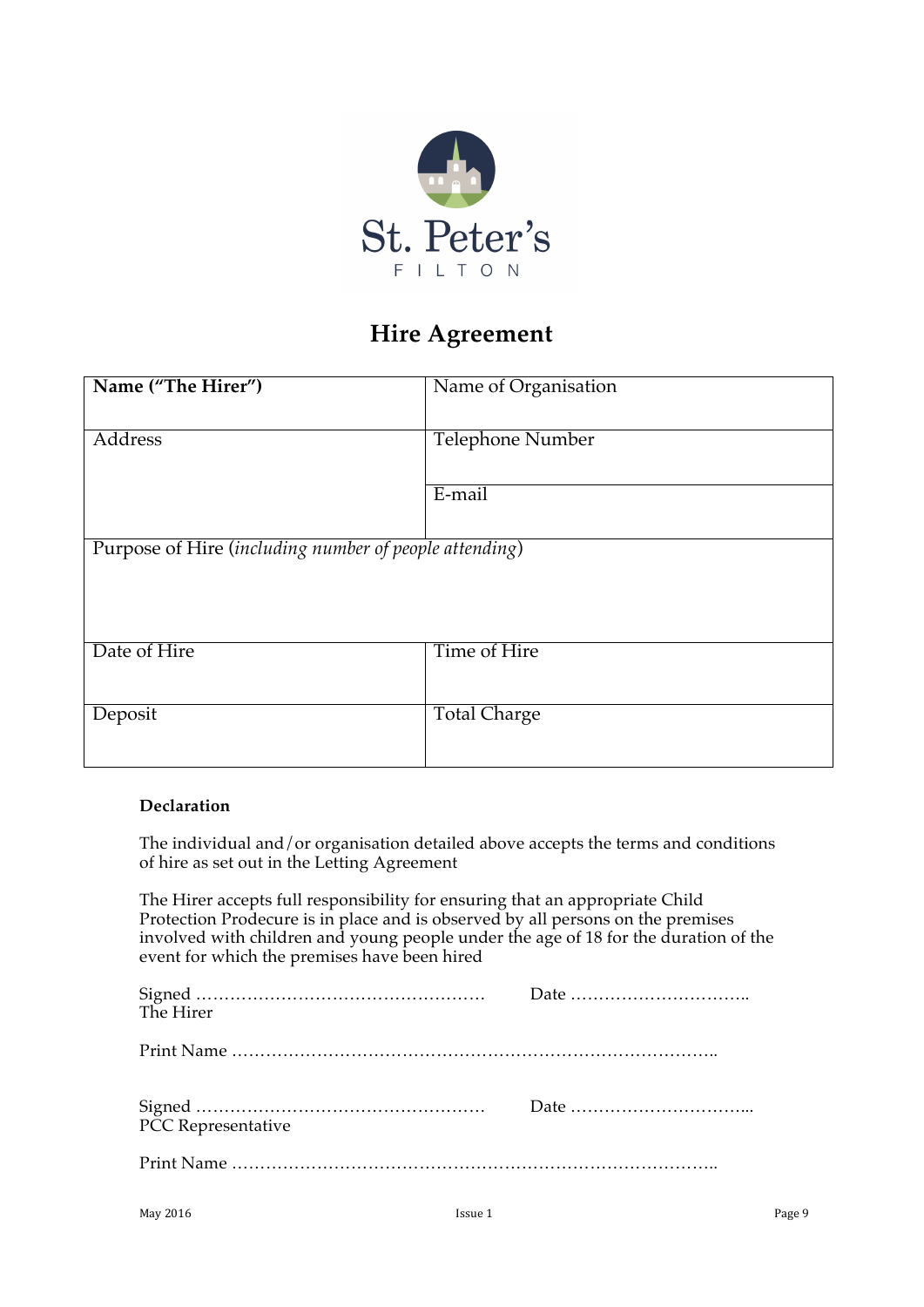

# **Property Damage Report Form**

| Name             |  |
|------------------|--|
| Address          |  |
|                  |  |
|                  |  |
| Telephone Number |  |

| Date of incident |  |
|------------------|--|
| Time of incident |  |

| Please provide details of<br>damage caused |  |
|--------------------------------------------|--|
|                                            |  |

| Please state fully how<br>the incident occurred |  |
|-------------------------------------------------|--|
|                                                 |  |

| Name, address and     |  |
|-----------------------|--|
| phone number of       |  |
| witness, if available |  |

If an injury was caused during the damage to property, please fill in an Accident Report Form.

Signed ………………………………… Date ……………………………………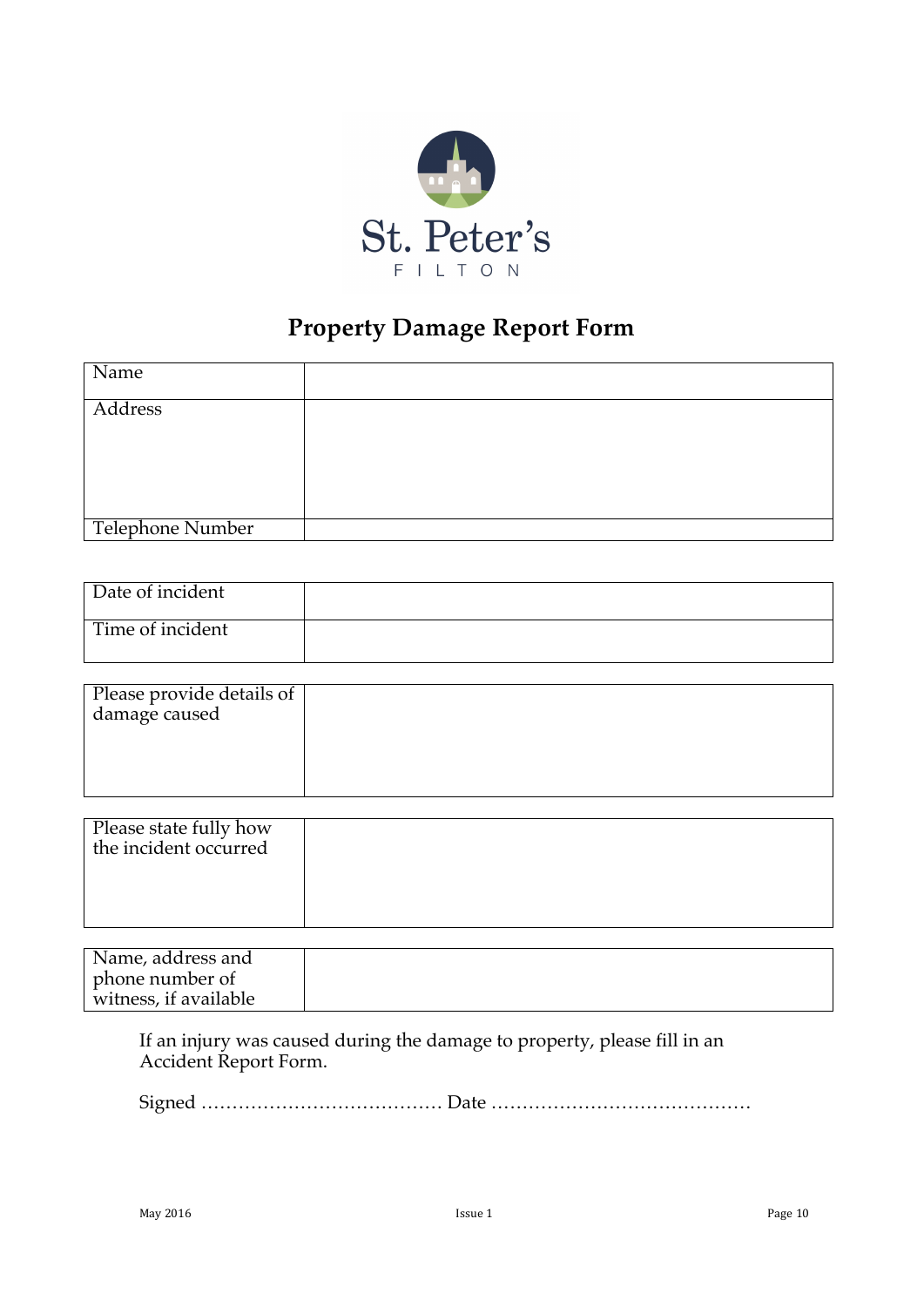

# **Accident Report Form**

| Name of person filling in<br>this form |  |
|----------------------------------------|--|
|                                        |  |
| Address                                |  |
|                                        |  |
|                                        |  |
|                                        |  |
|                                        |  |
| Telephone Number                       |  |
|                                        |  |

| Date of incident |  |
|------------------|--|
| Time of incident |  |

| Name of injured person |  |
|------------------------|--|
|                        |  |
| Address                |  |
|                        |  |
| Telephone number       |  |

| Please state fully how the<br>incident occurred |  |
|-------------------------------------------------|--|
|                                                 |  |
|                                                 |  |
|                                                 |  |

| Details of injury<br>sustained |  |
|--------------------------------|--|
|                                |  |
|                                |  |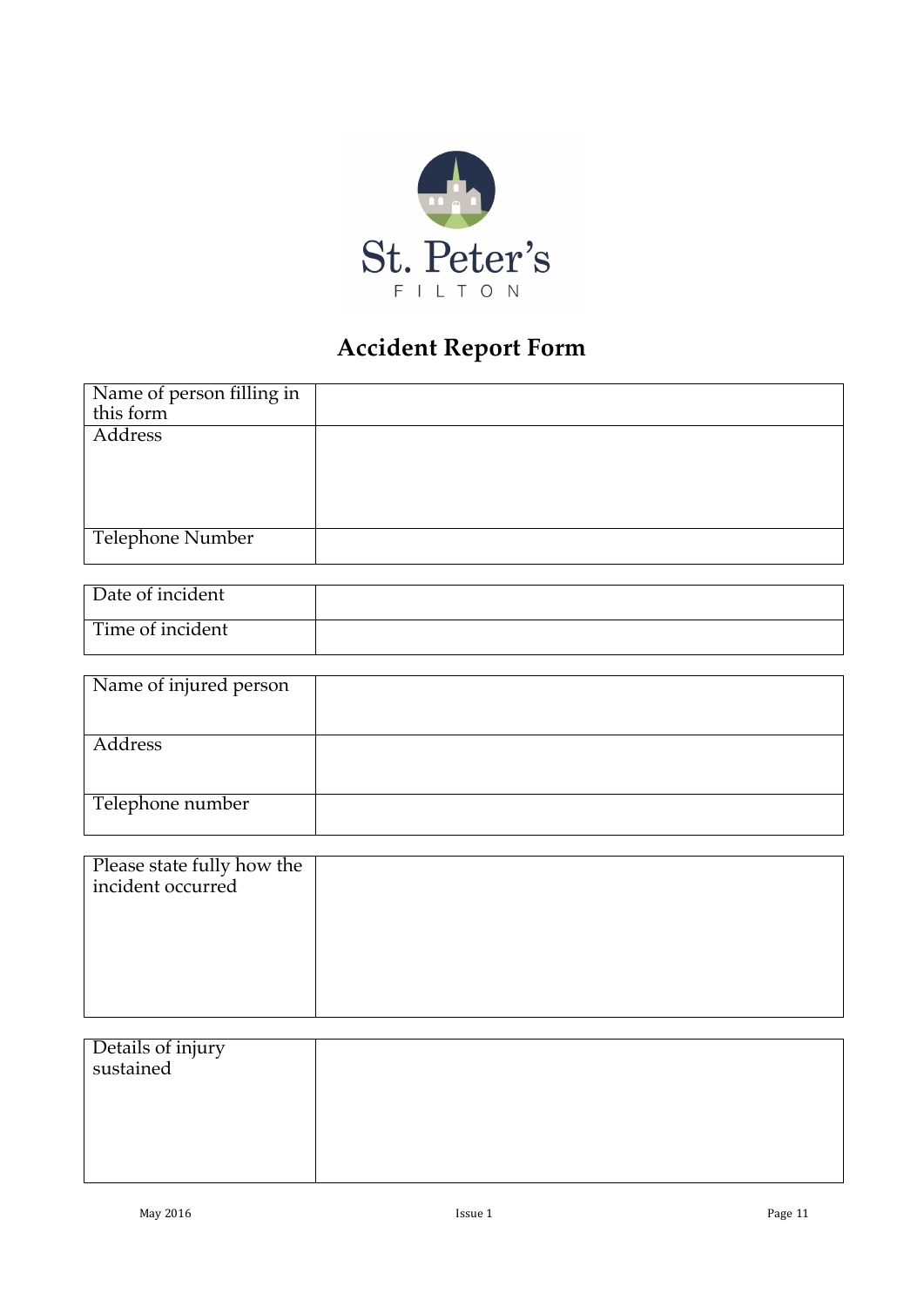| Details of how the injury<br>was treated |  |
|------------------------------------------|--|
|                                          |  |
|                                          |  |
|                                          |  |
|                                          |  |
|                                          |  |
|                                          |  |
|                                          |  |
|                                          |  |
|                                          |  |

| Was the injured person    |  |
|---------------------------|--|
| treated by                |  |
| paramedics/doctor/        |  |
| nurse/first aider. Please |  |
| give details, name and    |  |
| address where             |  |
| appropriate               |  |

| Name, address and<br>phone number of witness<br>(if available) |  |
|----------------------------------------------------------------|--|
|                                                                |  |

Signed ………………………… Name…………………………………………….

Date ………………………………………………..